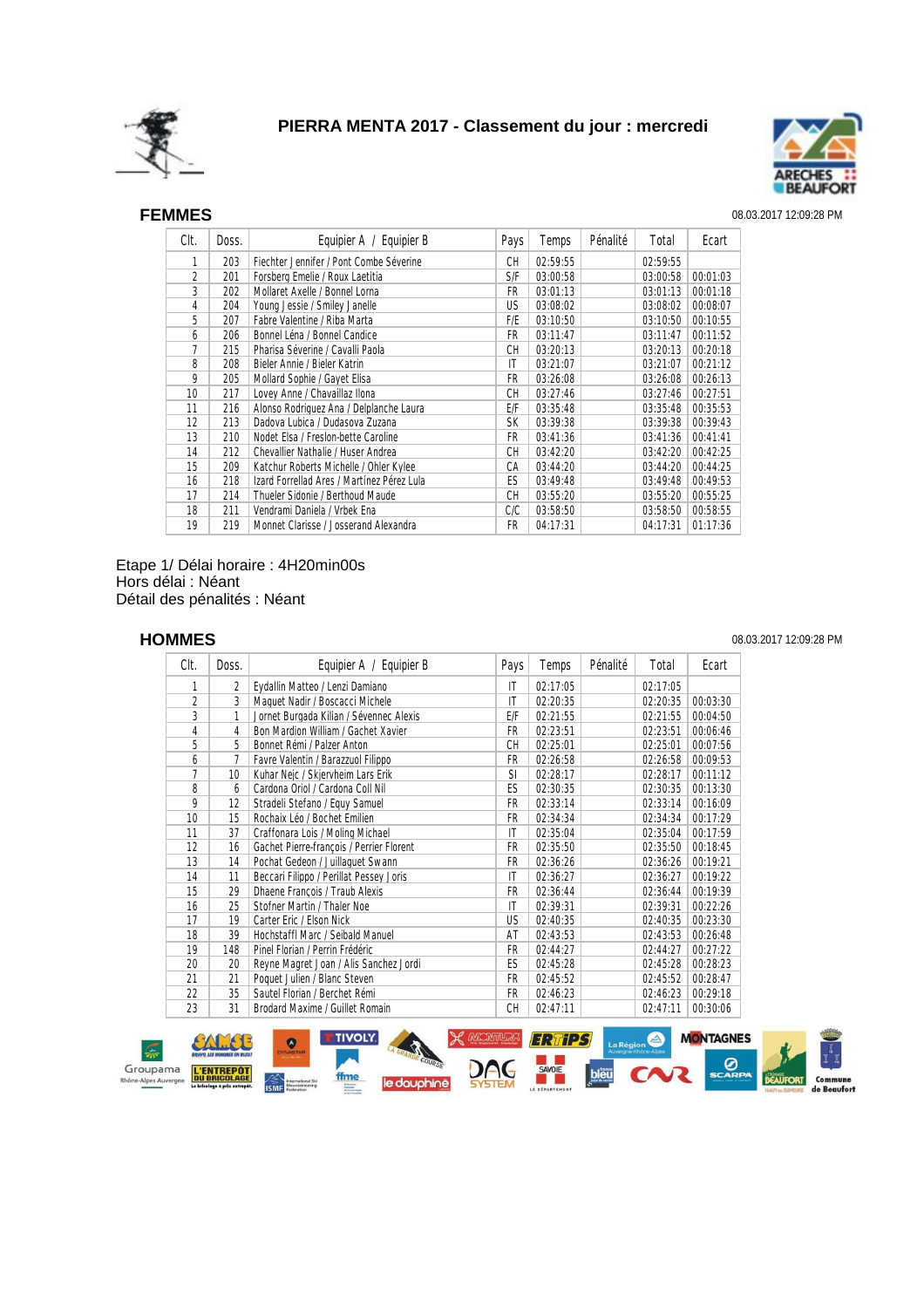



| Clt. | Doss. | Equipier A / Equipier B                               | Pays      | Temps    | Pénalité | Total    | Ecart    |
|------|-------|-------------------------------------------------------|-----------|----------|----------|----------|----------|
| 24   | 83    | Fleury Bastien / Meynet Fabien                        | <b>FR</b> | 02:47:38 |          | 02:47:38 | 00:30:33 |
| 25   | 34    | Pueyo Thomas / Pommeret Ludovic                       | FR        | 02:48:05 |          | 02:48:05 | 00:31:00 |
| 26   | 9     | Taam Max / Gaston John                                | US        | 02:48:24 |          | 02:48:24 | 00:31:19 |
| 27   | 78    | Pollet Villard Yann / Chamoux Benjamin                | FR        | 02:48:34 |          | 02:48:34 | 00:31:29 |
| 28   | 32    | Pernet Germain / Buet Adrien                          | FR        | 02:48:57 |          | 02:48:57 | 00:31:52 |
| 29   | 38    | Crausaz Michaël / Fragnière Patrick                   | CH        | 02:49:49 |          | 02:49:49 | 00:32:44 |
| 30   | 104   | Goth Tom / Holmes Teaque                              | <b>US</b> | 02:50:38 |          | 02:50:38 | 00:33:33 |
| 31   | 17    | Lastik Juraj / Trizna Lukas                           | SK        | 02:51:10 |          | 02:51:10 | 00:34:05 |
| 32   | 33    | Brodard David / Schornoz Eloi                         | CН        | 02:52:28 |          | 02:52:28 | 00:35:23 |
| 33   | 73    | Volnár Peter / Jambrich Vladimír                      | SK        | 02:52:44 |          | 02:52:44 | 00:35:39 |
| 34   | 24    | Frison-roche Carl / Nantermoz Gregory                 | FR        | 02:53:18 |          | 02:53:18 | 00:36:13 |
| 35   | 18    | Maccabelli Michele / Del Missier Marco                | IT        | 02:53:46 |          | 02:53:46 | 00:36:41 |
| 36   | 111   | Hug Bastien / Gasser Arnaud                           | CН        | 02:53:47 |          | 02:53:47 | 00:36:42 |
| 37   | 42    | Minary Pierre / Romanet Aurélien                      | FR        | 02:54:40 |          | 02:54:40 | 00:37:35 |
| 38   | 41    | Bouzon Lionel / Girardo François Xavier               | FR        | 02:54:53 |          | 02:54:53 | 00:37:48 |
| 39   | 85    | Rousset Christophe / Engrand Christophe               | FR        | 02:56:19 |          | 02:56:19 | 00:39:14 |
| 40   | 72    | Blanco Fernández Antonio / Martinez De Albornoz Iñigo | ES        | 02:56:25 |          | 02:56:25 | 00:39:20 |
| 41   | 13    | Alcalde Sanchez Antonio / Picon Manuel                | ES        | 02:56:47 |          | 02:56:47 | 00:39:42 |
| 42   | 40    | Socquet Juglard Antoine / Gachet Jeremie              | FR        | 02:56:58 |          | 02:56:58 | 00:39:53 |
| 43   | 26    | Thevin Loic / Asserquet Franck                        | FR        | 02:57:03 |          | 02:57:03 | 00:39:58 |
| 44   | 48    | Ziip David / Loubet Rémi                              | FR        | 02:57:20 |          | 02:57:20 | 00:40:15 |
| 45   | 79    | Kunze Marc / Randin Mikael                            | CН        | 02:58:13 |          | 02:58:13 | 00:41:08 |
| 46   | 152   | <b>Bolis Florent / Piatti Antoine</b>                 | CН        | 02:58:33 |          | 02:58:33 | 00:41:28 |
| 47   | 165   | Tschofen Lucas / Gaillard Antonin                     | FR        | 02:58:35 |          | 02:58:35 | 00:41:30 |
| 48   | 128   | Geydet Nicolas / Montegani Léo                        | FR        | 02:58:24 | 00:00:20 | 02:58:44 | 00:41:39 |
| 49   | 51    | Rodriguez Jean / Rodriguez Antoine                    | FR        | 02:59:00 |          | 02:59:00 | 00:41:55 |
| 50   | 77    | Brun Julien / Borgogno Julien                         | FR        | 02:59:23 |          | 02:59:23 | 00:42:18 |
| 51   | 59    | Esteban Deronzier / Colin Aurélien                    | FR        | 02:59:29 |          | 02:59:29 | 00:42:24 |
| 52   | 182   | Gusmeroli Marco / Puricelli Simone                    | IT        | 02:59:42 |          | 02:59:42 | 00:42:37 |
| 53   | 36    | Loret Jérémy / Bombardo Grégory                       | FR        | 03:00:27 |          | 03:00:27 | 00:43:22 |
| 54   | 44    | Pervangher Mirco / Droz Gaël                          | CH        | 03:00:52 |          | 03:00:52 | 00:43:47 |
| 55   | 46    | Saint-martin Pantxo / Sans Mickael                    | FR        | 03:00:57 |          | 03:00:57 | 00:43:52 |
| 56   | 57    | Claudepierre Lionel / Poirot Johan                    | FR        | 03:01:00 |          | 03:01:00 | 00:43:55 |
| 57   | 28    | Sola Pastoret Marc / Requant Segarra Roger            | ES        | 03:01:38 |          | 03:01:38 | 00:44:33 |
| 58   | 22    | Brown Jon / Kelly Rory                                | US        | 03:02:14 |          | 03:02:14 | 00:45:09 |
| 59   | 47    | Pollet-villard François / Marullaz Vincent            | FR        | 03:03:33 |          | 03:03:33 | 00:46:28 |
| 60   | 125   | Kaesermann Raphael / Racine Fabien                    | CH        | 03:04:23 |          | 03:04:23 | 00:47:18 |
| 61   | 53    | Lodolo Julien / Zanaroli Antoine                      | FR        | 03:04:50 |          | 03:04:50 | 00:47:45 |
| 62   | 149   | Addy Raphaël / Rausis Joachim                         | CH        | 03:06:18 |          | 03:06:18 | 00:49:13 |
| 63   | 90    | Arvinberod Marc / Berthod Francois                    | FR        | 03:07:01 |          | 03:07:01 | 00:49:56 |
| 64   | 69    | Novak Petr / Kuczynski Roman                          | CZ        | 03:07:04 |          | 03:07:04 | 00:49:59 |
| 65   | 55    | Neyron François / Chaix Valery Jean-pierre            | FR        | 03:07:05 |          | 03:07:05 | 00:50:00 |
| 66   | 121   | Dubois Baptiste / Rollier Brice                       | СH        | 03:07:11 |          | 03:07:11 | 00:50:06 |
| 67   | 195   | Guex Benoît / Marchon Thierry                         | CН        | 03:07:19 |          | 03:07:19 | 00:50:14 |
| 68   | 68    | Neuper Andreas / Wieser Markus                        | AT        | 03:07:48 |          | 03:07:48 | 00:50:43 |
| 69   | 147   | Freyss Antoine / Christoph Moser                      | <b>FR</b> | 03:07:51 |          | 03:07:51 | 00:50:46 |
|      | 75    | Mazan Frédéri / Rousset Guillaume                     | FR        | 03:07:52 |          | 03:07:52 | 00:50:47 |
| 70   | 96    |                                                       | FR        |          |          |          | 00:51:21 |
| 71   |       | Nave Benoit / Gachet Arnaud                           |           | 03:08:26 |          | 03:08:26 |          |
| 72   | 43    | Negroni Manuel / Donati Riccardo                      | IT        | 03:08:36 |          | 03:08:36 | 00:51:31 |
| 73   | 50    | Thomas Koller / Melchiori Mattia                      | AT        | 03:09:16 |          | 03:09:16 | 00:52:11 |
| 74   | 105   | Gachet Florimond / Roux Fabien                        | FR        | 03:09:22 |          | 03:09:22 | 00:52:17 |
| 75   | 145   | Moret Gilles / Deillon Bertrand                       | СH        | 03:09:42 |          | 03:09:42 | 00:52:37 |
| 76   | 56    | Vila Bonell Marc / Pou Farre Pep                      | AD        | 03:10:01 |          | 03:10:01 | 00:52:56 |
| 77   | 151   | Chenal Raphaël / Loisel Etienne                       | FR        | 03:10:11 |          | 03:10:11 | 00:53:06 |

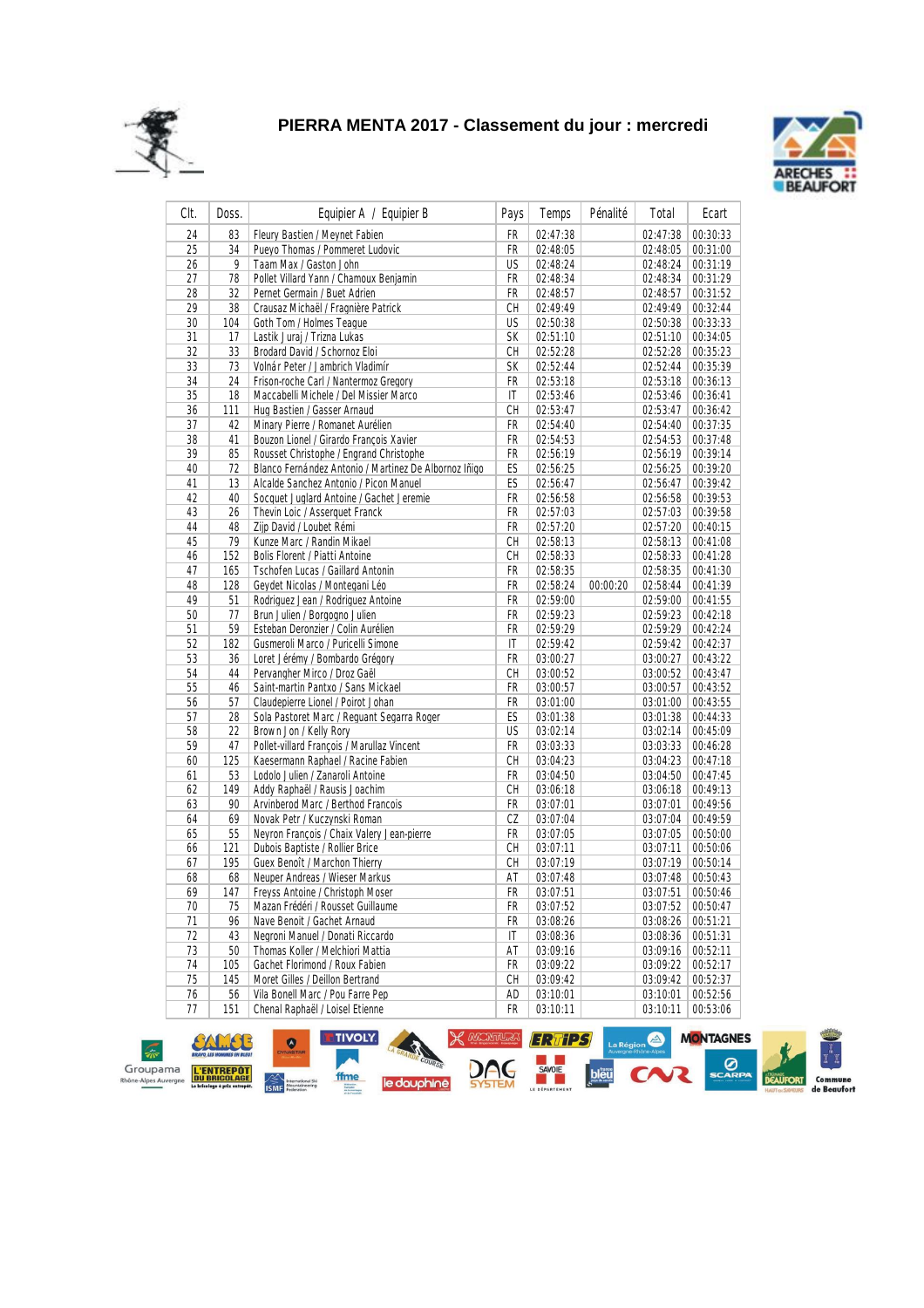



| Clt. | Doss. | Equipier A / Equipier B                      | Pays | Temps    | Pénalité | Total    | Ecart    |
|------|-------|----------------------------------------------|------|----------|----------|----------|----------|
| 78   | 119   | Prado Angel / Tirapu Corera Javier           | ES   | 03:11:23 |          | 03:11:23 | 00:54:18 |
| 79   | 64    | Bugnard Bastien / Moret Kevin                | CН   | 03:11:24 |          | 03:11:24 | 00:54:19 |
| 80   | 62    | Barberoux Alexandre / Lagier Dorian          | FR   | 03:11:38 |          | 03:11:38 | 00:54:33 |
| 81   | 86    | Molli Didier / Roos Fabrice                  | FR   | 03:11:47 |          | 03:11:47 | 00:54:42 |
| 82   | 76    | Roux Thibaud / Giraud-telme Yvan             | FR   | 03:12:35 |          | 03:12:35 | 00:55:30 |
| 83   | 122   | Sartori Tiziano / Sommadossi Daniele         | IT   | 03:12:38 |          | 03:12:38 | 00:55:33 |
| 84   | 49    | Gerard Sébastien / Vallier Sebastien         | FR   | 03:12:45 |          | 03:12:45 | 00:55:40 |
| 85   | 156   | Lesca Francois / Parisot Alexandre           | FR   | 03:12:52 |          | 03:12:52 | 00:55:47 |
| 86   | 123   | Giudici Claudio / Bonetti Carlo              | CН   | 03:14:06 |          | 03:14:06 | 00:57:01 |
| 87   | 58    | Bardsley Ben / Tibbetts Ben                  | GB   | 03:14:22 |          | 03:14:22 | 00:57:17 |
| 88   | 138   | Basso Maurizio / Camaglio Stefano            | IT   | 03:14:25 |          | 03:14:25 | 00:57:20 |
| 89   | 131   | Berchtold Daniel / Briggeler Marc            | CH   | 03:14:39 |          | 03:14:39 | 00:57:34 |
| 90   | 74    | Vendrell Joan Maria / Leon Dani              | ES   | 03:15:06 |          | 03:15:06 | 00:58:01 |
| 91   | 81    | Voisin Tangy / Quintin Loic                  | FR   | 03:15:43 |          | 03:15:43 | 00:58:38 |
| 92   | 60    | Gracia Martinez Santiago / Roy Latras Carlos | ES   | 03:16:00 |          | 03:16:00 | 00:58:55 |
| 93   | 171   | Marchal Nicolas / Mougel Denis               | FR   | 03:16:04 |          | 03:16:04 | 00:58:59 |
| 94   | 23    | Krar Rob / Foote Mike                        | СA   | 03:16:25 |          | 03:16:25 | 00:59:20 |
| 95   | 84    | Ferdinand Antoine / Favre Maxime             | FR   | 03:16:42 |          | 03:16:42 | 00:59:37 |
| 96   | 45    | Lovey Bertrand / Gabioud Jules-henri         | CН   | 03:16:46 |          | 03:16:46 | 00:59:41 |
| 97   | 176   | Filliard Brice / Cordeuil Dominique          | FR   | 03:17:08 |          | 03:17:08 | 01:00:03 |
| 98   | 108   | Verrier Camille / Abel Benoit                | FR   | 03:17:25 |          | 03:17:25 | 01:00:20 |
| 99   | 87    | Pharisa Jérémie / Muriset Loïc               | CH   | 03:17:55 |          | 03:17:55 | 01:00:50 |
| 100  | 174   | Gretter Stefano / Eccher Mattia              | IT   | 03:18:17 |          | 03:18:17 | 01:01:12 |
| 101  | 88    | Vila Ramirez Daniel / Puig Guerra Ignacio    | ES   | 03:18:18 |          | 03:18:18 | 01:01:13 |
| 102  | 163   | Morlet Vincent / Christinet Fabien           | FR   | 03:18:24 |          | 03:18:24 | 01:01:19 |
| 103  | 93    | Gillet Francis / Dulac Vincent               | FR   | 03:18:38 |          | 03:18:38 | 01:01:33 |
| 104  | 167   | Choudin Jérôme / Liotard Alexandre           | FR   | 03:18:39 |          | 03:18:39 | 01:01:34 |
| 105  | 63    | Barthelemy Matthieu / Vioud Jerome           | FR   | 03:19:04 |          | 03:19:04 | 01:01:59 |
| 106  | 189   | Ancay Basile / Perret Simon                  | CH   | 03:19:42 |          | 03:19:42 | 01:02:37 |
| 107  | 183   | Alluis Francois / Garzunel Jean              | FR   | 03:20:04 |          | 03:20:04 | 01:02:59 |
| 108  | 106   | Pietka Marcin / Rzeszótko Marcin             | PL   | 03:20:12 |          | 03:20:12 | 01:03:07 |
| 109  | 141   | Charbonnet Nicolas / Hartmann Nicolas        | СH   | 03:20:14 |          | 03:20:14 | 01:03:09 |
| 110  | 179   | Lacoste David / Dherbey Hugo                 | FR   | 03:20:33 |          | 03:20:33 | 01:03:28 |
| 111  | 67    | Vesely Michal / Splichal Ladislav            | CZ   | 03:21:23 |          | 03:21:23 | 01:04:18 |
| 112  | 102   | Kostopoulos Nikos / Matras Slawomir          | GR   | 03:23:00 |          | 03:23:00 | 01:05:55 |
| 113  | 132   | Dominguez Javi / Irureta Arkaitz             | ES   | 03:23:08 |          | 03:23:08 | 01:06:03 |
| 114  | 127   | Pretot Eric / Gay-perret Laurent             | FR   | 03:23:11 |          | 03:23:11 | 01:06:06 |
| 115  | 107   | Gerov Ivan / Totev Tervel                    | ВG   | 03:23:13 |          | 03:23:13 | 01:06:08 |
| 116  | 155   | Barthelemy Vivien / Ubrig Mathieu            | FR   | 03:23:21 |          | 03:23:21 | 01:06:16 |
| 117  | 130   | Tissières Cédric / Ançay Emmanuel            | CН   | 03:23:39 |          | 03:23:39 | 01:06:34 |
| 118  | 91    | Sarasola Joseba / Olaso Angel                | ES   | 03:24:11 |          | 03:24:11 | 01:07:06 |
| 119  | 98    | Etienne Fabrice / Robin Baptiste             | BE   | 03:24:27 |          | 03:24:27 | 01:07:22 |
| 120  | 97    | Gander Corentin / Gander Alexandre           | FR   | 03:24:28 |          | 03:24:28 | 01:07:23 |
| 121  | 115   | Ferrer Joan / Cames Malmierca Oscar          | ES   | 03:24:29 |          | 03:24:29 | 01:07:24 |
| 122  | 168   | Jeanmonnot Philippe / Hanrot Matthias        | FR   | 03:24:34 |          | 03:24:34 | 01:07:29 |
| 123  | 52    | Buisson Marc / Vachez Olivier                | FR   | 03:24:39 |          | 03:24:39 | 01:07:34 |
| 124  | 126   | Rossell Falco Carles / Rozados Dani          | AD   | 03:25:22 |          | 03:25:22 | 01:08:17 |
| 125  | 70    | Dimitriou Alexandre / Remy Paul              | GR   | 03:26:18 |          | 03:26:18 | 01:09:13 |
| 126  | 71    | Christoph Leiter / Lexa Basti                | DE   | 03:26:30 |          | 03:26:30 | 01:09:25 |
| 127  | 137   | Flück Vincent / Buchs Vincent                | CH   | 03:26:44 |          | 03:26:44 | 01:09:39 |
| 128  | 95    | Krebs Thomas / Salvi Philippe                | FR   | 03:27:18 |          | 03:27:18 | 01:10:13 |
| 129  | 114   | Zachwieja Szymon / Synowski Tomasz           | PL   | 03:27:27 |          | 03:27:27 | 01:10:22 |
| 130  | 166   | Saintvoirin Julien / Domise Moïse            | FR   | 03:27:40 |          | 03:27:40 | 01:10:35 |
| 131  | 92    | Dubreuil Olivier / Da Mouta Cyril            | FR   | 03:27:47 |          | 03:27:47 | 01:10:42 |
|      |       |                                              |      |          |          |          |          |

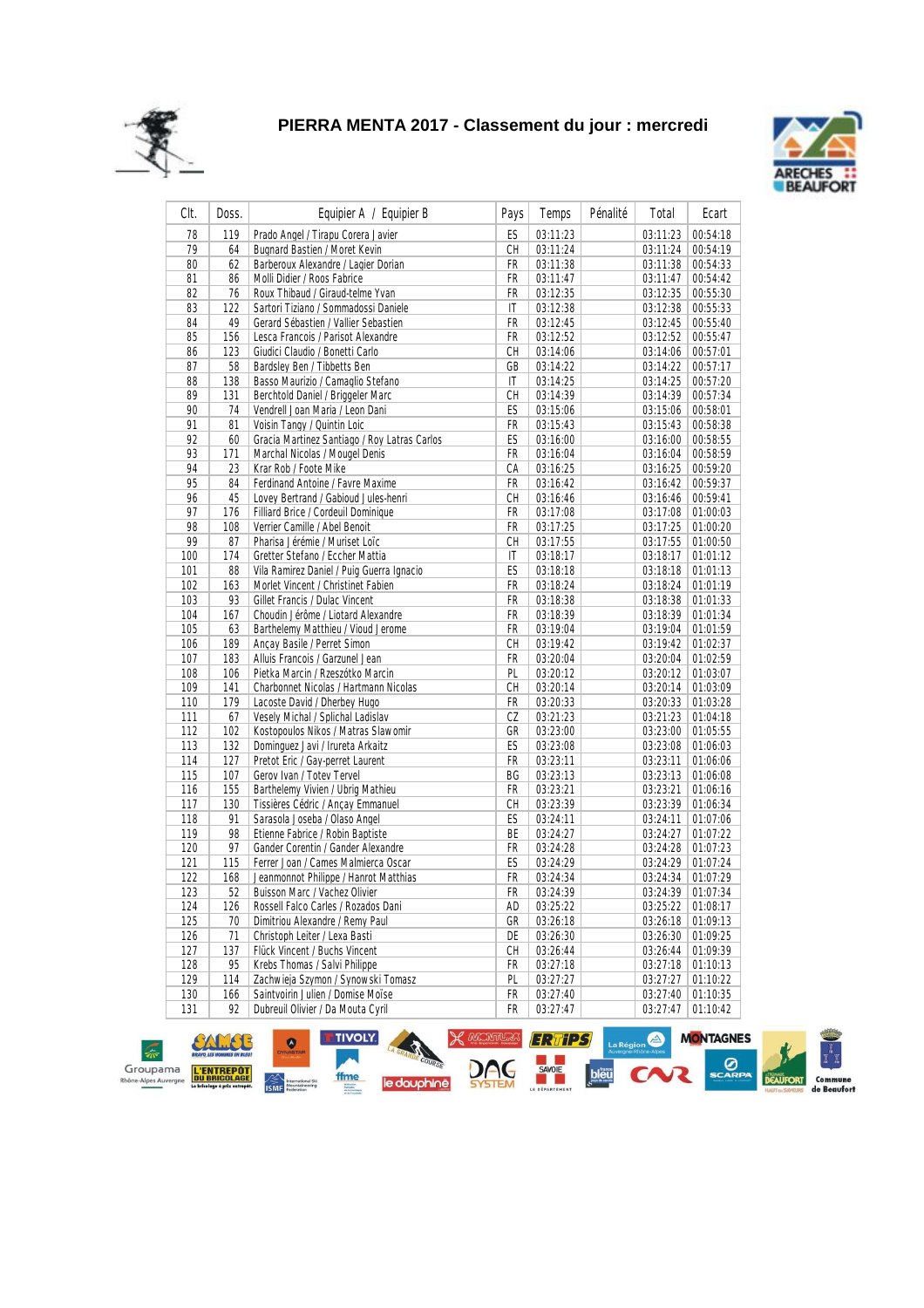



| CIt.       | Doss.      | Equipier A / Equipier B                                               | Pays      | Temps                | Pénalité | Total                | Ecart                |
|------------|------------|-----------------------------------------------------------------------|-----------|----------------------|----------|----------------------|----------------------|
| 131        | 146        | WERY Laurent / Fisher Arnaud                                          | FR        | 03:27:47             |          | 03:27:47             | 01:10:42             |
| 133        | 80         | Muffat Quentin / Deruaz Côme                                          | FR        | 03:28:07             |          | 03:28:07             | 01:11:02             |
| 134        | 170        | Gaumont Yann / Samzun Mael                                            | FR        | 03:28:17             |          | 03:28:17             | 01:11:12             |
| 135        | 82         | Bette Jean-christophe / Pellier-cuit Philippe                         | FR        | 03:28:51             |          | 03:28:51             | 01:11:46             |
| 136        | 144        | Sartori Andrea / Sanna Federico                                       | IT        | 03:29:12             |          | 03:29:12             | 01:12:07             |
| 137        | 157        | Pirat Hubert / Montabone Thibaud                                      | FR        | 03:30:19             |          | 03:30:19             | 01:13:14             |
| 138        | 54         | Milloz Adele / Milloz Gaspard                                         | FR        | 03:30:23             |          | 03:30:23             | 01:13:18             |
| 138        | 184        | Bergia Antonello / Troglia Luca                                       | IT        | 03:30:23             |          | 03:30:23             | 01:13:18             |
| 140        | 133        | Lazzaroni Fabien / Delorme Franck                                     | FR        | 03:30:25             |          | 03:30:25             | 01:13:20             |
| 141        | 94         | Favre Sébastien / Schuwey Philippe                                    | CH        | 03:30:33             |          | 03:30:33             | 01:13:28             |
| 142        | 109        | Roux Christophe / Brunet Eric                                         | FR        | 03:31:15             |          | 03:31:15             | 01:14:10             |
| 143        | 65         | Filliez Nicolas / Riethmann Nicolas                                   | CH        | 03:31:28             |          | 03:31:28             | 01:14:23             |
| 144        | 188        | Riva Marco Pietro / Raimondo Luca                                     | IT        | 03:31:53             |          | 03:31:53             | 01:14:48             |
| 145        | 178        | Valbuzzi Paolo / Scenini Kristian                                     | IT        | 03:32:10             |          | 03:32:10             | 01:15:05             |
| 146        | 140        | Roussigné Sébastien / Lange Sebastien                                 | FR        | 03:32:18             |          | 03:32:18             | 01:15:13             |
| 147        | 112        | Senn Martina / Bachmann Rainer                                        | AT        | 03:33:53             |          | 03:33:53             | 01:16:48             |
| 148        | 61         | Sistiaga Ander / Otxoa Biain Aitor                                    | ES        | 03:34:31             |          | 03:34:31             | 01:17:26             |
| 149        | 136        | Merlet Yannis / Arnaud Anthony                                        | FR        | 03:34:41             |          | 03:34:41             | 01:17:36             |
| 150        | 162        | Goyer Julien / Ferry Michel                                           | FR        | 03:37:03             |          | 03:37:03             | 01:19:58             |
| 151        | 192        | Scognamillo Stephane / Bernier Michel                                 | FR        | 03:37:05             |          | 03:37:05             | 01:20:00             |
| 152        | 116        | Cyril Crettenand / Monnet Fred                                        | CH        | 03:37:11             |          | 03:37:11             | 01:20:06             |
| 153        | 172        | Géhant Eric / Speckbacher Alain                                       | FR        | 03:37:37             |          | 03:37:37             | 01:20:32             |
| 154        | 160        | Berdugo Serge / Rousset Mélanie                                       | FR        | 03:37:42             |          | 03:37:42             | 01:20:37             |
| 155        | 100        | Sandström Andreas / Hourlier Christophe                               | <b>SE</b> | 03:37:56             |          | 03:37:56             | 01:20:51             |
| 156        | 30         | Fernandez De Liger Inigo / Milikua Roberto                            | ES        | 03:37:57             |          | 03:37:57             | 01:20:52             |
| 157        | 175        | Occhi Martino / Mondini Diego                                         | IT        | 03:38:15             |          | 03:38:15             | 01:21:10             |
| 158        | 169        | Mougin Stephane / Renaud Christophe                                   | FR        | 03:39:17             |          | 03:39:17             | 01:22:12             |
| 159        | 134        | Grandjean Sébastien / Rossier Alain                                   | СH        | 03:40:04             |          | 03:40:04             | 01:22:59             |
| 160        | 164        | Yves Ancrenaz / Schafer Daniel                                        | FR        | 03:40:32             |          | 03:40:32             | 01:23:27             |
| 160        | 181        | Montauze Jeremie / Clauss Regis                                       | FR        | 03:40:32             |          | 03:40:32             | 01:23:27             |
| 162        | 139        | Perolini Alex / Thedy Daniel                                          | IT        | 03:40:34             |          | 03:40:34             | 01:23:29             |
| 163        | 154        | Bettex Laurent / Ethenoz Stéphane                                     | ES        | 03:40:38             |          | 03:40:38             | 01:23:33             |
| 164        | 103        | Archer Scott / Sellers Steve                                          | US        | 03:41:08             |          | 03:41:08             | 01:24:03             |
|            |            |                                                                       |           | 03:41:19             |          | 03:41:19             |                      |
| 165        | 89         | Frutaz Luca / Besenval Corrado                                        | IT<br>IT  |                      |          |                      | 01:24:14             |
| 166        | 124        | Noseda Andrea / Noseda Enrico                                         | FR        | 03:41:22             |          | 03:41:22             | 01:24:17             |
| 167        | 142        | Marin Lamellet Romain / Colmard Jean Louis                            |           | 03:41:23             |          | 03:41:23             | 01:24:18             |
| 168        | 159        | ROL Franck / Leonard Marc                                             | FR        | 03:41:43             |          | 03:41:43             | 01:24:38             |
| 169        | 180        | Benedetti Jean / Sibuet Pascal                                        | FR        | 03:42:09             |          | 03:42:09             | 01:25:04             |
| 170<br>171 | 143<br>186 | Cisamolo Claudio / Tosin Renato<br>Sartogo Monica / Zanotelli Tommaso | IT<br>IT  | 03:44:50             |          | 03:44:50             | 01:27:45<br>01:28:02 |
| 172        | 110        | Traut Martin / Johannes Schmid                                        | DE        | 03:45:07             |          | 03:45:07             | 01:28:39             |
| 173        | 173        | Mater Nicolas / Bronstein Daniel                                      | FR        | 03:45:44<br>03:45:46 |          | 03:45:44<br>03:45:46 | 01:28:41             |
|            |            |                                                                       |           |                      |          |                      |                      |
| 174        | 194        | Griseri Elio / Ferrero Flavio<br>Latouille Olivier / Kern Francois    | IT<br>FR  | 03:46:01             |          | 03:46:01             | 01:28:56<br>01:29:48 |
| 175<br>176 | 158<br>120 |                                                                       | ES        | 03:46:53             |          | 03:46:53             |                      |
|            |            | Tortades Portet Gerard / Montanyà Codina Julià                        |           | 03:47:14             |          | 03:47:14             | 01:30:09             |
| 177        | 150        | Aubonnet Christophe / Thevenoud Jean Noel                             | FR        | 03:47:23             |          | 03:47:23             | 01:30:18             |
| 178        | 101        | Roussat Jean-baptiste / Leuenberger Vincent                           | FR        | 03:48:11             |          | 03:48:11             | 01:31:06             |
| 179        | 135        | Hernando Vil. Luis Miquel / Zamora Suso Enrique                       | ES        | 03:48:44             |          | 03:48:44             | 01:31:39             |
| 180        | 153        | Vesin Sébastien / Monnier Jordan                                      | FR        | 03:49:07             |          | 03:49:07             | 01:32:02             |
| 181        | 187        | Etienne Jean François / Aubert Alexandre                              | FR        | 03:49:08             |          | 03:49:08             | 01:32:03             |
| 182        | 193        | Cranga Paul / Coisnon Rémi                                            | FR        | 03:49:33             |          | 03:49:33             | 01:32:28             |
| 183        | 129        | Caillet Philian / Berthet Lionel                                      | СH        | 03:49:51             |          | 03:49:51             | 01:32:46             |
| 184        | 66         | Barnes Christopher / Morton Muir                                      | GB        | 03:51:20             |          | 03:51:20             | 01:34:15             |
| 185        | 196        | Dubois Francois / Dubois Olivier                                      | FR        | 03:51:38             |          | 03:51:38             | 01:34:33             |